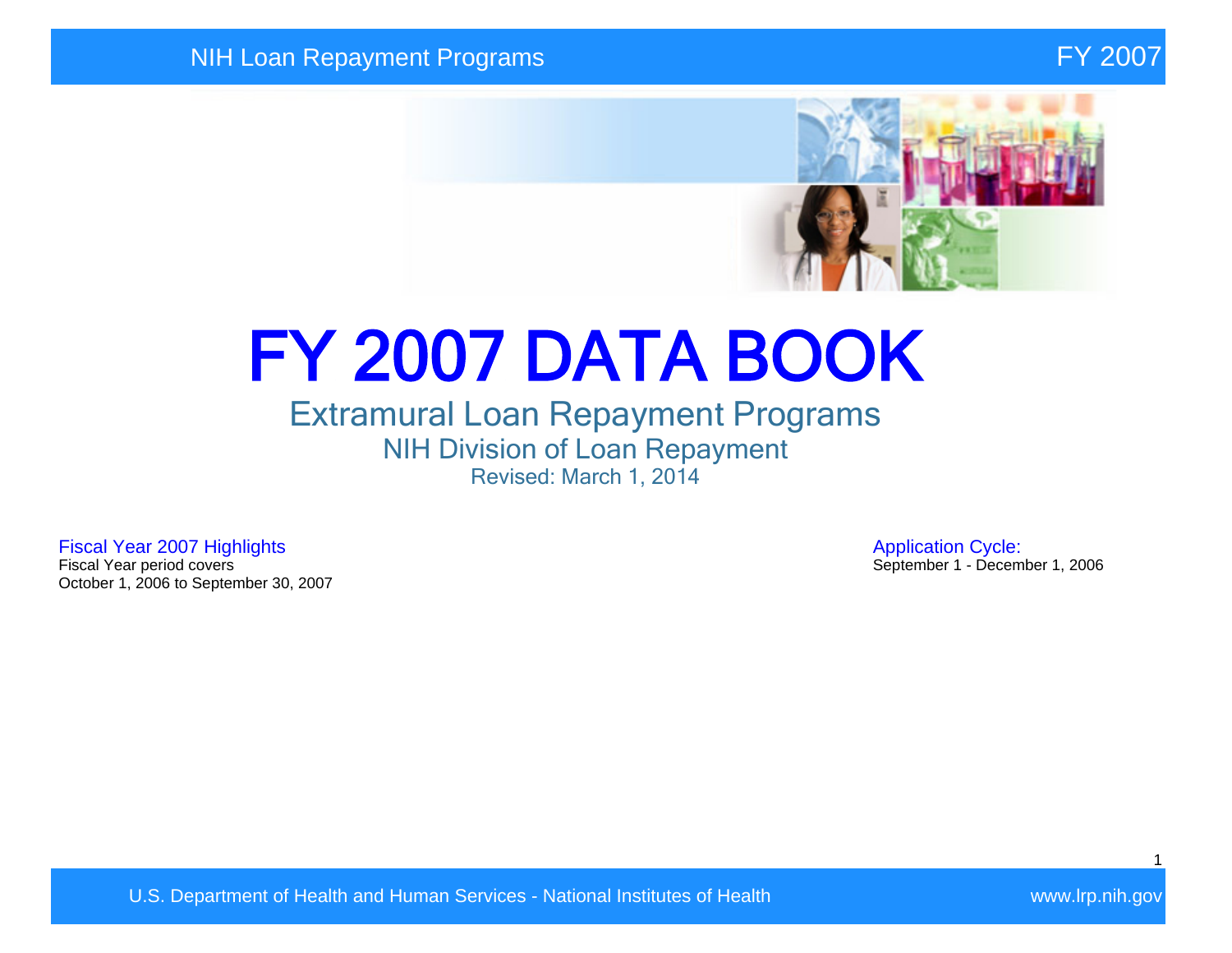## **Table of Contents**

| <b>NIH Institutes and Centers</b>                                     | 3  |
|-----------------------------------------------------------------------|----|
| The Year in Review                                                    | 4  |
| The Five Extramural Loan Repayment Programs                           | 5  |
| <b>Funded and Unfunded Applications by Program</b>                    | 6  |
| Applications, Awards, and Success Rates by Program                    | 9  |
| <b>Funding by Program</b>                                             | 10 |
| <b>Funding by NIH Institutes and Centers</b>                          | 13 |
| Applications, Awards, and Success Rates by Post-Degree Years          | 15 |
| <b>LRP Awards by Doctoral Degree</b>                                  | 16 |
| Applications, Awards, and Success Rates by Source of Research Funding | 18 |
| <b>Educational Debt Levels of LRP Awardees</b>                        | 19 |
| <b>Number of Prior Awards Received</b>                                | 20 |
| Applications, Awards, and Success Rates by Gender                     | 21 |
| <b>Awardee Demographics - Ethnicity</b>                               | 22 |
| <b>Awardee Demographics - Race</b>                                    | 23 |
| <b>Number of Awardees by State</b>                                    | 24 |

Note: Numbers and statistics reported on the program are the result of a consistent methodology established by the revision date of this document. Documents published previously may show slight discrepancies.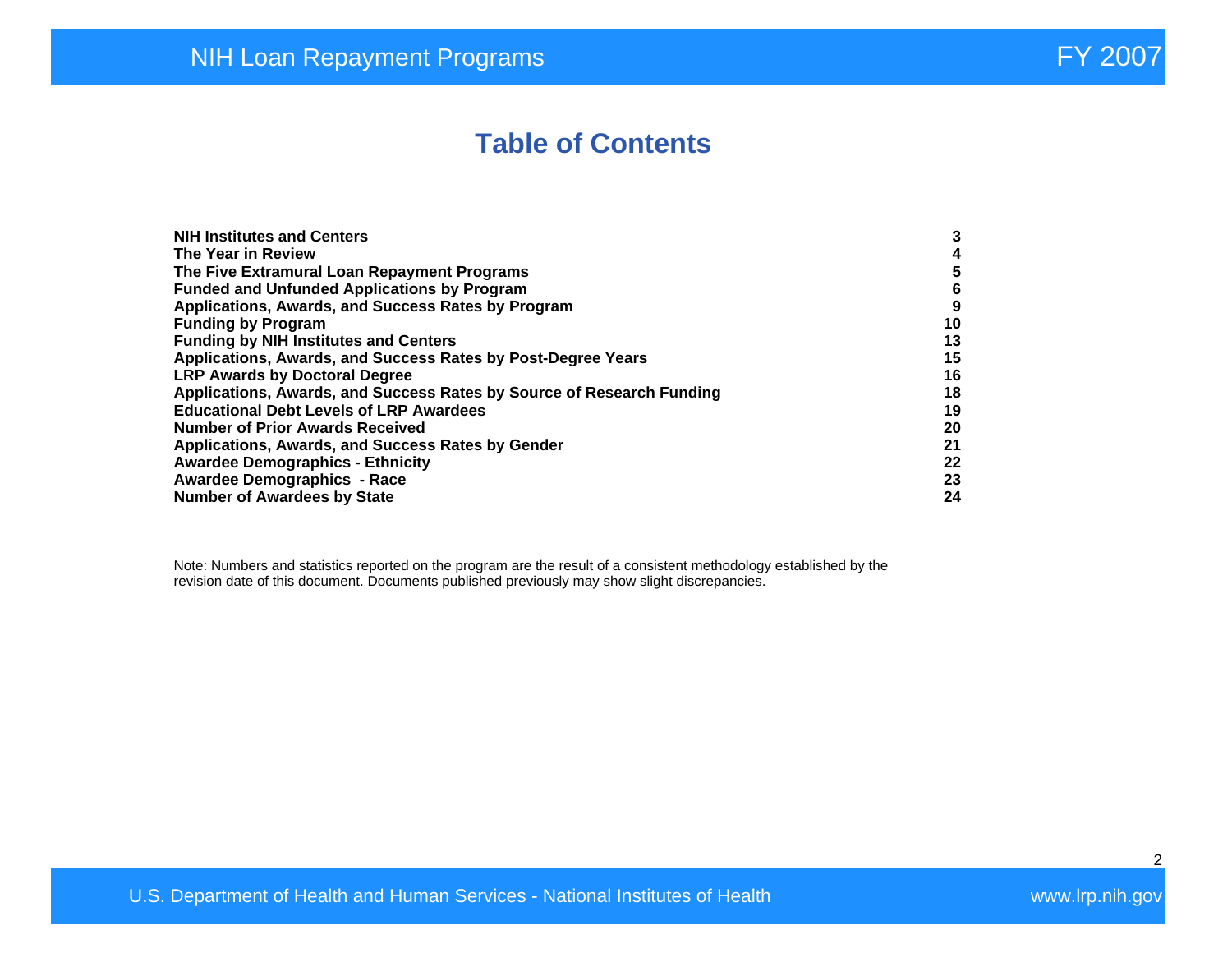## **NIH Institutes and Centers\***

#### **Institutes**

**National Cancer Institute (NCI) National Eye Institute (NEI) National Heart, Lung, and Blood Institute (NHLBI) National Human Genome Research Institute (NHGRI) National Institute on Aging (NIA) National Institute on Alcohol Abuse and Alcoholism (NIAAA) National Institute of Allergy and Infectious Diseases (NIAID) National Institute of Arthritis and Musculoskeletal and Skin Diseases (NIAMS) National Institute of Biomedical Imaging and Bioengineering (NIBIB) Eunice Kennedy Shriver National Institute of Child Health and Human Development (NICHD) National Institute on Deafness and Other Communication Disorders (NIDCD) National Institute of Dental and Craniofacial Research (NIDCR) National Institute of Diabetes and Digestive and Kidney Diseases (NIDDK) National Institute on Drug Abuse (NIDA) National Institute of Environmental Health Sciences (NIEHS) National Institute of General Medical Sciences (NIGMS) National Institute of Mental Health (NIMH) National Institute of Neurological Disorders and Stroke (NINDS) National Institute of Nursing Research (NINR)** 

#### **Centers**

**John E. Fogarty International Center (FIC) National Center for Complementary and Alternative Medicine (NCCAM) National Center for Research Resources (NCRR)** 

**\* Participating in the Extramural Loan Repayment Programs**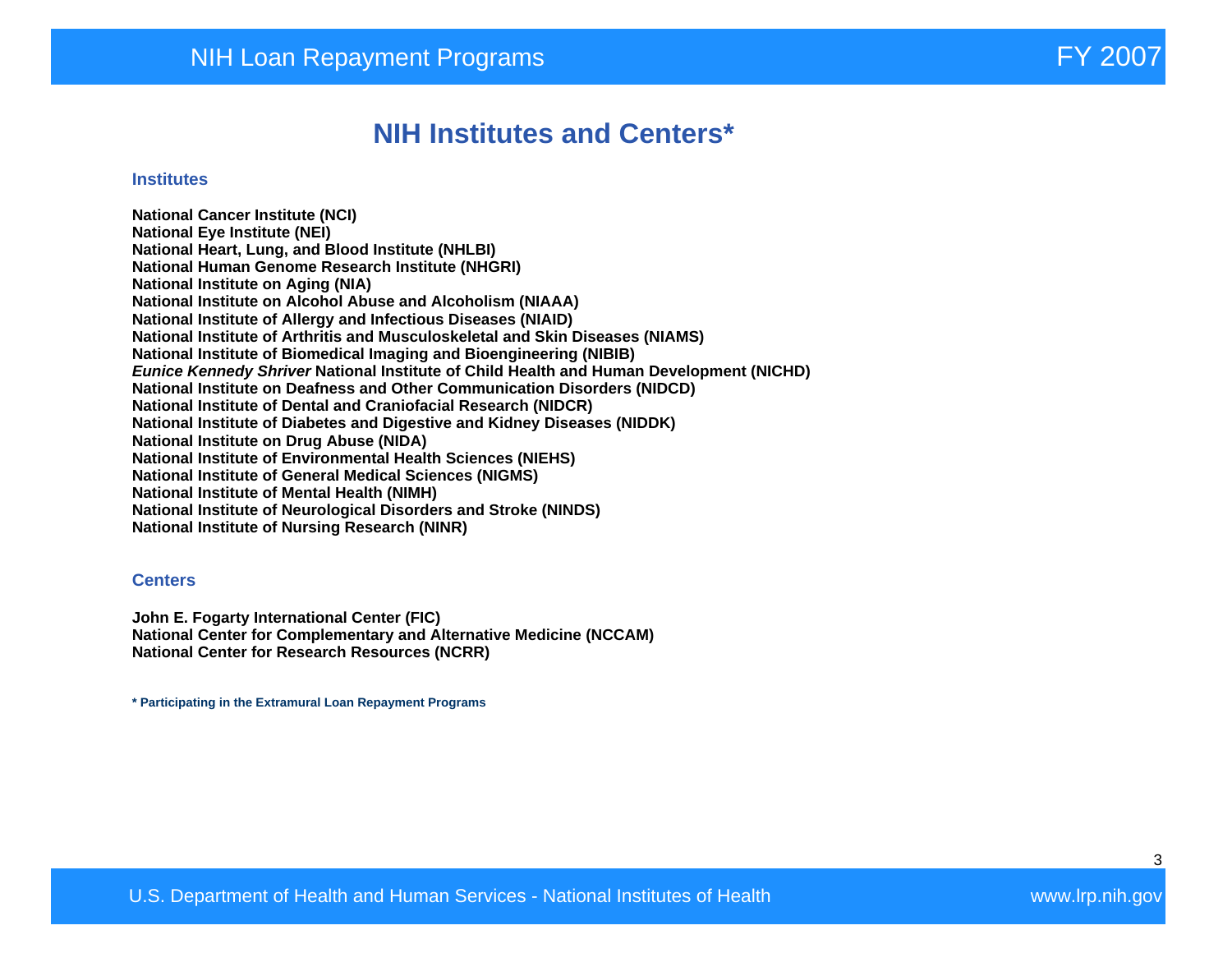# **The Year in Review**

In Fiscal Year (FY) 2007, 3,066 individuals applied to the five Extramural Loan Repayment Programs (LRPs): Clinical Research, Pediatric Research, Health Disparities Research, Clinical Research for Individuals from Disadvantaged Backgrounds, and Contraception and Infertility Research. Of those applicants, 1,646 were awarded contracts totaling \$73,749,265. The combined (new and renewal applicants) success rate for the Extramural LRPs was 54 percent.

The Extramural Clinical Research LRP received 56 percent (1,711) of all applications.

New applicants (those not previously funded) constituted 62 percent of all applications while renewal applicants (those previously funded) comprised 38 percent of all applicants. Success rates for new and renewal applicants were 42 and 72 percent, respectively.

The LRPs are open to health professionals with doctoral level degrees or advanced certfications and varying levels of experience. Many FY2007 awardees are beginning their careers, with 26 percent having received their qualifying degrees within the last 5 years and 78 percent within the past 10 years.

MDs (including those with MD/PhD degrees) comprised 53 percent of the 1,646 awards, while those with PhDs or other doctoral level degrees comprised 47 percent of the total awards.

Fifty-one percent of the 1,646 awardees had educational debt greater than \$50,000, with approximately 4 percent having debt levels greater than \$200,000.

Women received 869 of the 1,646 LRP awards. African-Americans received 170 awards, Asian/Pacific Islanders received 178 awards, Hispanics received 109 awards, and Native Americans were recipients of 18 awards.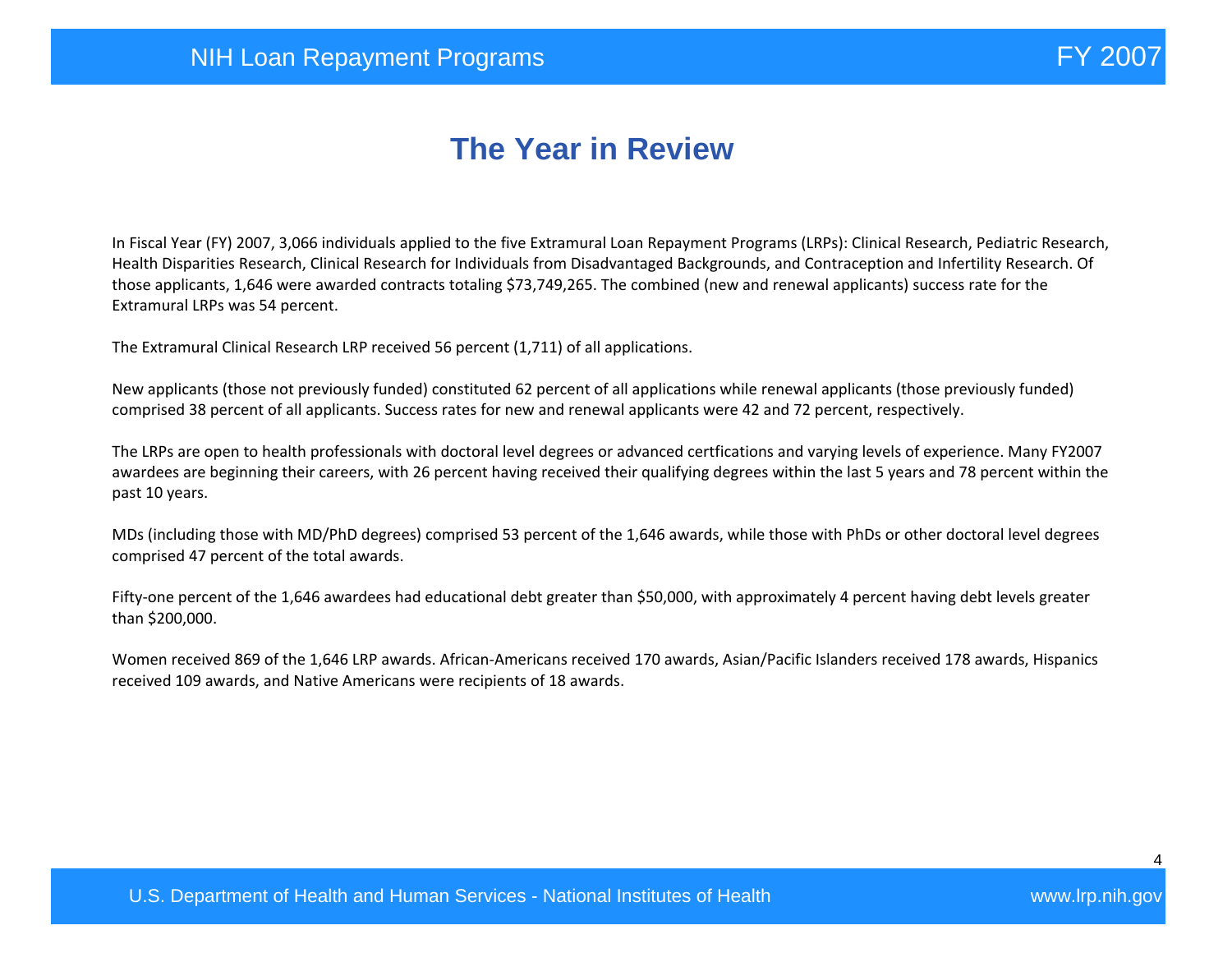#### **Clinical Research LRP:**

Clinical research is patient-oriented clinical research conducted with human subjects, or research on the causes and consequences of disease in human populations involving material of human origin (such as tissue specimens and cognitive phenomena) for which an investigator or colleague directly interacts with human subjects in an outpatient or inpatient setting to clarify a problem in human physiology, pathophysiology or disease, or epidemiologic or behavioral studies, outcomes research or health services research, or developing new technologies, therapeutic interventions, or clinical trials.

#### **Pediatric Research LRP:**

Qualified Pediatric Research is defined as research directly related to diseases, disorders, and other conditions in children.

#### **Health Disparities Research LRP:**

The scope of research qualified for this program includes basic research, clinical research or behavioral research directly related to health disparity populations and the medically underserved. Group is defined as a health disparity population: if there is a significant disparity in the overall rate of disease incidence, prevalence, morbidity, mortality, or survival rates in the population as compared to the health status of the general population.

#### **Clinical Research for Individuals from Disadvantaged Backgrounds LRP:**

For this program, an individual from a disadvantaged background is defined according to low family income levels set by the U.S. Bureau of the Census – as published in the Federal Register.

To meet this low-income requirement candidates must demonstrate their disadvantaged status by submitting (1) a written statement from former school(s) where he/she qualified for Federal disadvantaged assistance, (2) verification of receipt of loans from either the Health Professions Student Loans (HPSL) or Loans for Disadvantaged Student Program, or (3) verification of a scholarship from the U.S. Department of Health and Human Services under the Scholarship for Individuals with Exceptional Financial Need.

#### **Contraception and Infertility Research LRP:**

Contraception research is defined as research whose ultimate goal is to provide new or improved methods of preventing pregnancy. Infertility research is defined as research whose long-range objective is to evaluate, treat, or ameliorate conditions which result in the failure of couples to either conceive or bear young.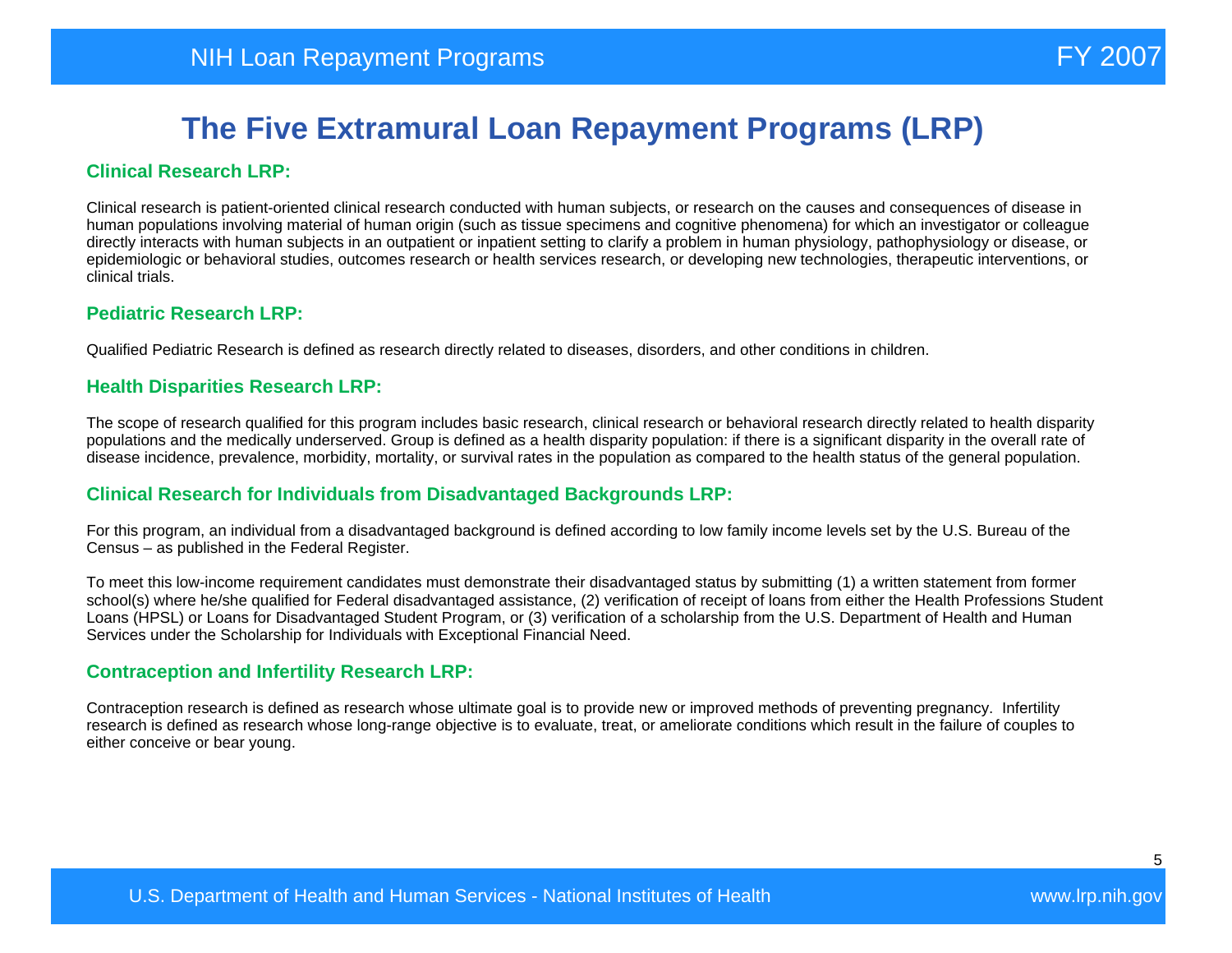#### **Funded and Unfunded Applications by Program (New + Renewal)**

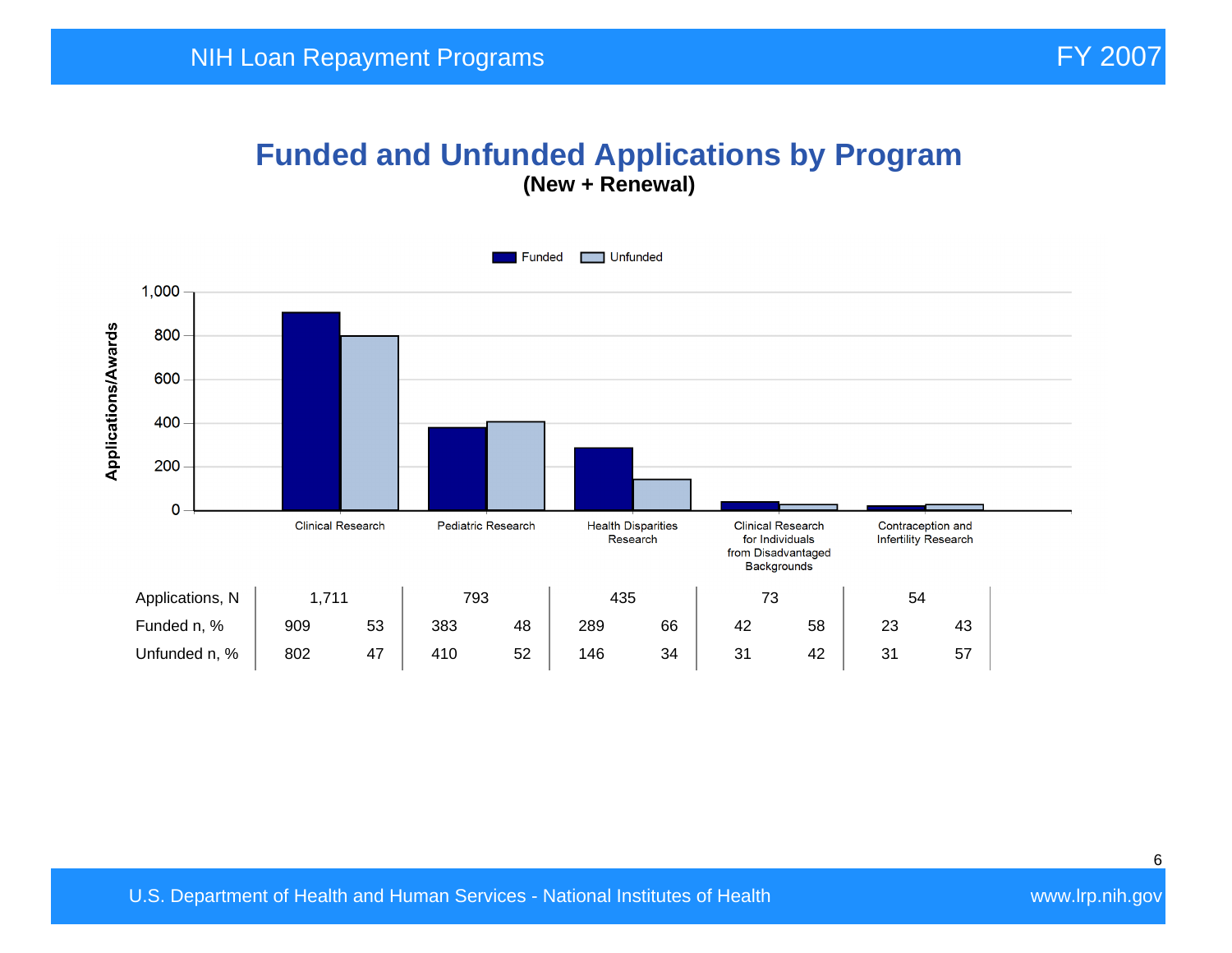## **Funded and Unfunded Applications by Program (New)**

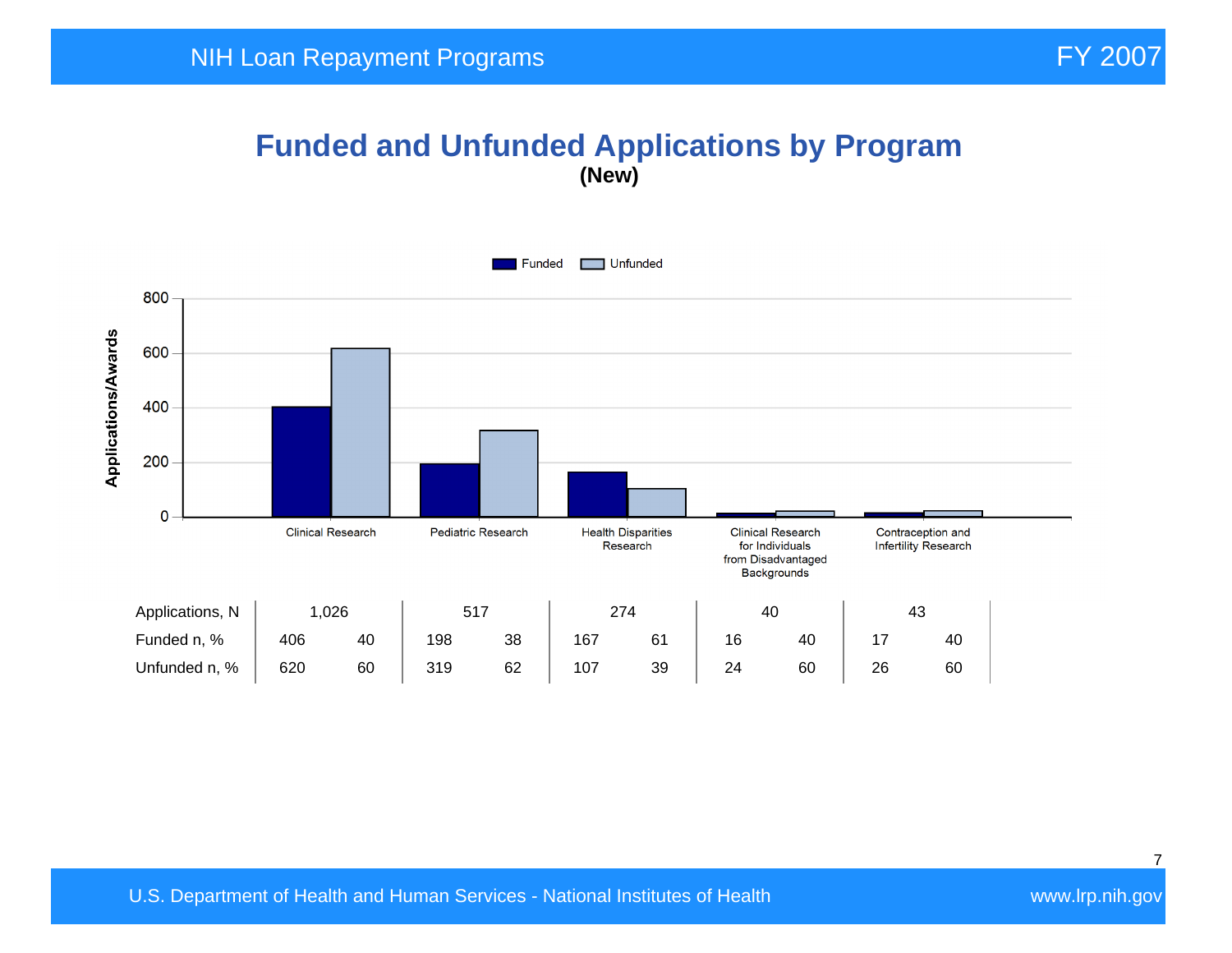#### **Funded and Unfunded Applications by Program (Renewal)**

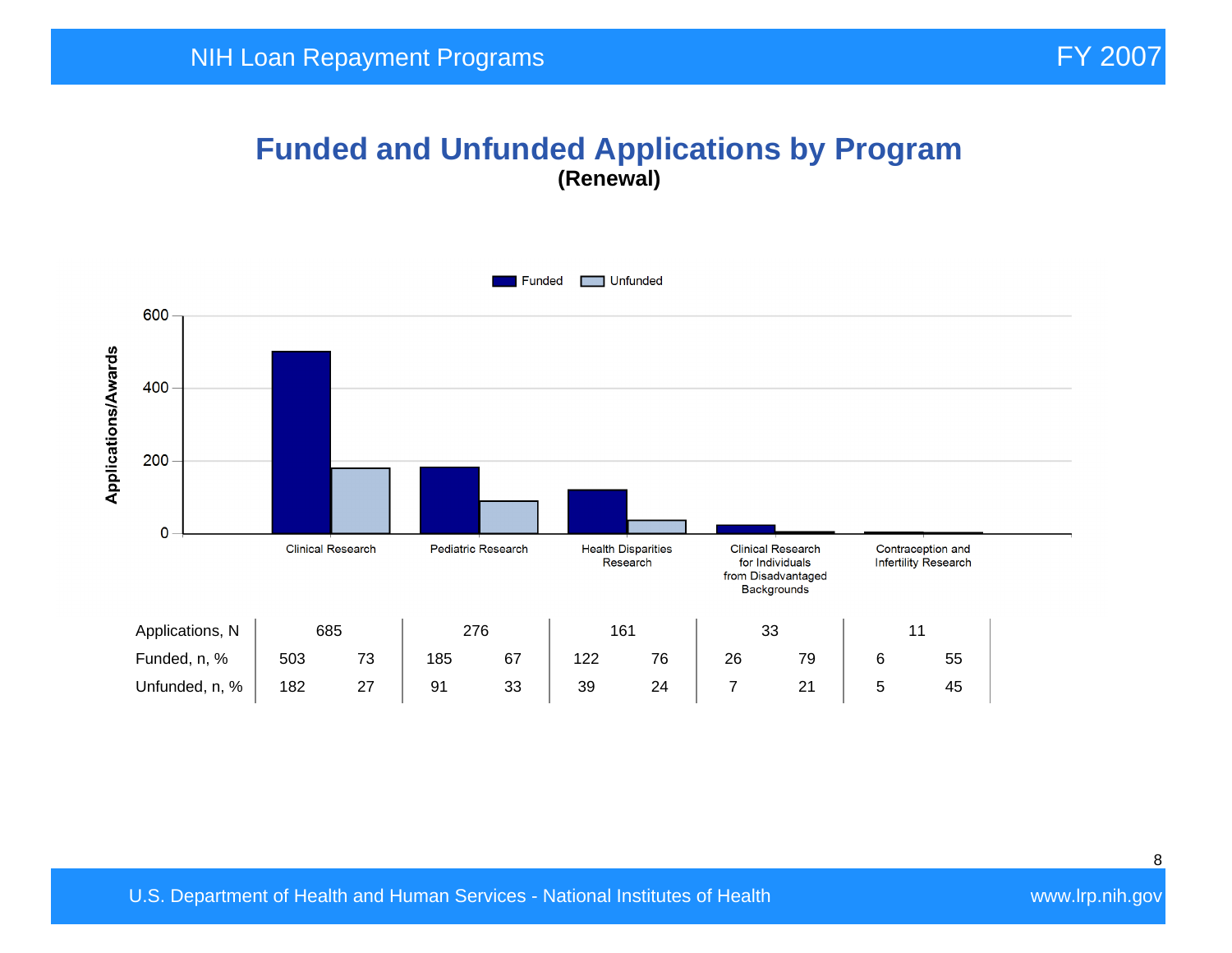## **Applications, Awards, and Success Rates by Program**

|                                                                                 | <b>New + Renewal</b>            |              |                             | <b>New</b>                      |              |                                         | <b>Renewal</b>                   |              |           |
|---------------------------------------------------------------------------------|---------------------------------|--------------|-----------------------------|---------------------------------|--------------|-----------------------------------------|----------------------------------|--------------|-----------|
| <b>LRP</b>                                                                      | <b>Applications Awards</b><br>N | $\mathsf{n}$ | <b>Success</b><br>Rate<br>% | <b>Applications Awards</b><br>N | $\mathsf{n}$ | <b>Success</b><br>Rate<br>$\frac{9}{6}$ | Applications Awards Success<br>N | $\mathsf{n}$ | Rate<br>% |
| Clinical<br>Research                                                            | 1,711                           | 909          | 53                          | 1,026                           | 406          | 40                                      | 685                              | 503          | 73        |
| Pediatric<br>Research                                                           | 793                             | 383          | 48                          | 517                             | 198          | 38                                      | 276                              | 185          | 67        |
| Health<br><b>Disparities</b><br>Research                                        | 435                             | 289          | 66                          | 274                             | 167          | 61                                      | 161                              | 122          | 76        |
| Clinical<br>Research for<br>Individuals<br>from<br>Disadvantaged<br>Backgrounds | 73                              | 42           | 58                          | 40                              | 16           | 40                                      | 33                               | 26           | 79        |
| Contraception<br>and Infertility<br>Research                                    | 54                              | 23           | 43                          | 43                              | 17           | 40                                      | 11                               | 6            | 55        |
| <b>Total</b>                                                                    | 3,066                           | 1,646        | 54                          | 1,900                           | 804          | 42                                      | 1,166                            | 842          | 72        |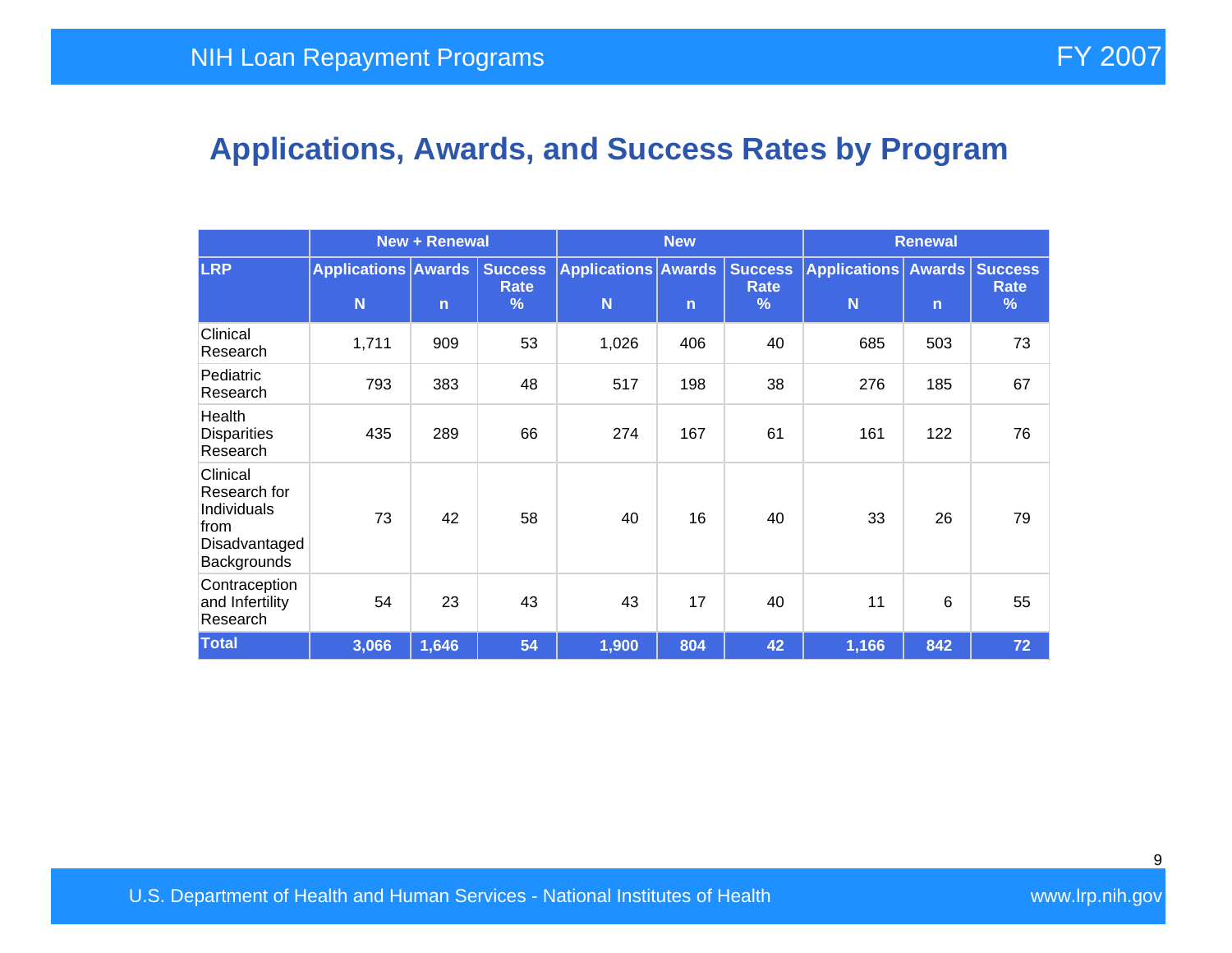#### **Funding by Program (New + Renewal)**

| <b>LRP</b>                                                          | <b>Awards</b> | <b>Funding</b> | <b>Mean Award</b> | <b>Standard Deviation</b> |
|---------------------------------------------------------------------|---------------|----------------|-------------------|---------------------------|
| Clinical Research                                                   | 909           | \$39,485,785   | \$43,439          | \$32,888                  |
| Pediatric Research                                                  | 383           | \$17,940,791   | \$46,843          | \$33,943                  |
| <b>Health Disparities Research</b>                                  | 289           | \$13,347,986   | \$46,187          | \$32,301                  |
| Clinical Research for Individuals from<br>Disadvantaged Backgrounds | 42            | \$1,982,389    | \$47,200          | \$33,084                  |
| Contraception and Infertility<br>Research                           | 23            | \$1,021,176    | \$44,399          | \$35,558                  |
| Total                                                               | 1,646         | \$73,778,128   | \$44,823          | \$33,074                  |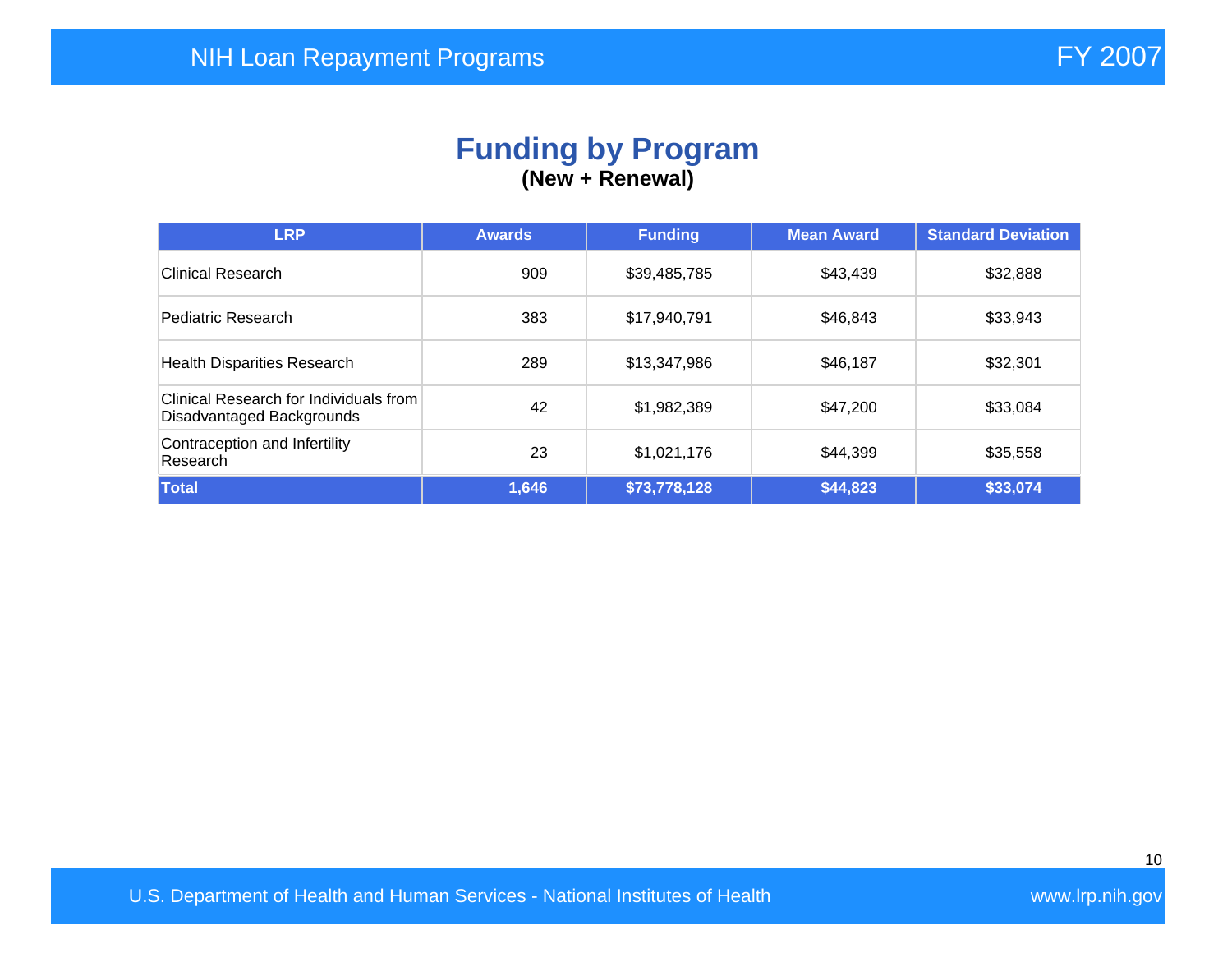#### **Funding by Program (New)**

| <b>LRP</b>                                                          | <b>Awards</b> | <b>Funding</b> | <b>Mean Award</b> | <b>Standard Deviation</b> |
|---------------------------------------------------------------------|---------------|----------------|-------------------|---------------------------|
| <b>Clinical Research</b>                                            | 406           | \$24,433,742   | \$60,182          | \$33,111                  |
| Pediatric Research                                                  | 198           | \$11,941,746   | \$60,312          | \$33,048                  |
| <b>Health Disparities Research</b>                                  | 167           | \$9,476,942    | \$56,748          | \$32,633                  |
| Clinical Research for Individuals from<br>Disadvantaged Backgrounds | 16            | \$1,103,815    | \$68,988          | \$28,450                  |
| Contraception and Infertility<br>Research                           | 17            | \$819,902      | \$48,230          | \$36,068                  |
| Total                                                               | 804           | \$47,776,147   | \$59,423          | \$32,993                  |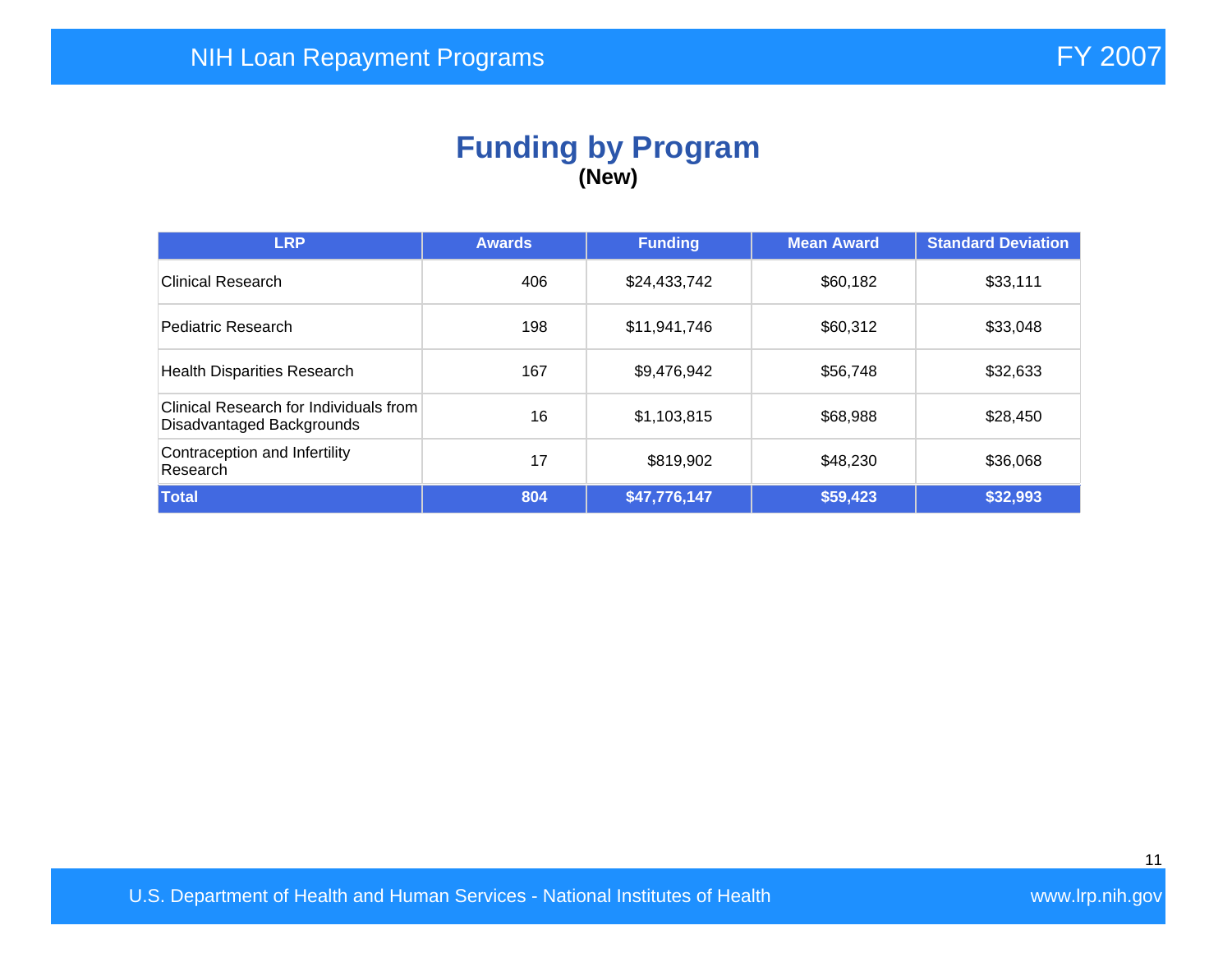## **Funding by Program (Renewal)**

| <b>LRP</b>                                                          | <b>Awards</b> | <b>Funding</b> | <b>Mean Award</b> | <b>Standard Deviation</b> |
|---------------------------------------------------------------------|---------------|----------------|-------------------|---------------------------|
| Clinical Research                                                   | 503           | \$15,052,043   | \$29,925          | \$25,734                  |
| Pediatric Research                                                  | 185           | \$5,999,046    | \$32,427          | \$28,607                  |
| <b>Health Disparities Research</b>                                  | 122           | \$3,871,044    | \$31,730          | \$25,645                  |
| Clinical Research for Individuals from<br>Disadvantaged Backgrounds | 26            | \$878,574      | \$33,791          | \$28,612                  |
| Contraception and Infertility<br>Research                           | 6             | \$201,275      | \$33,546          | \$34,771                  |
| Total                                                               | 842           | \$26,001,981   | \$30,881          | \$26,495                  |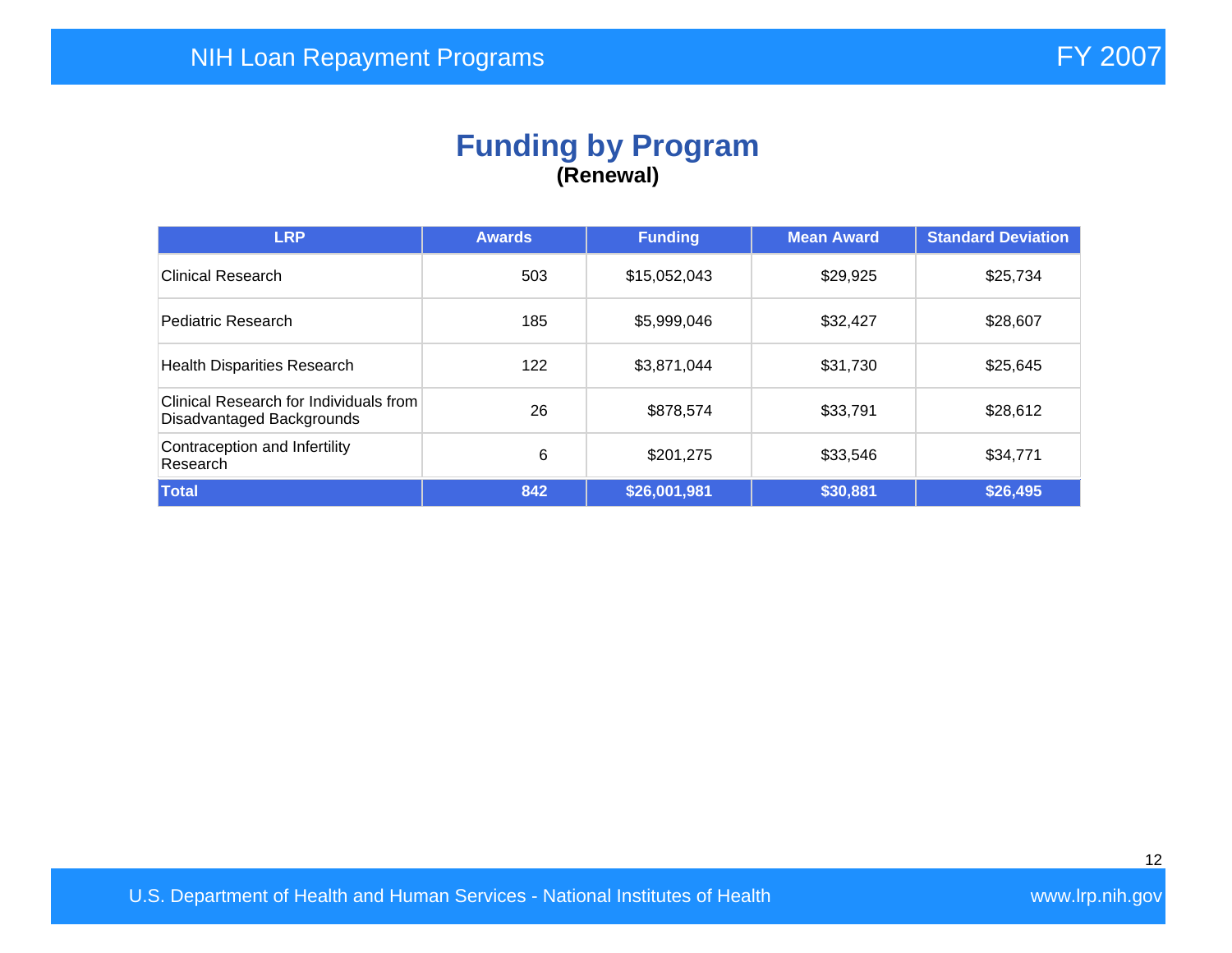## **Funding by NIH Institutes and Centers (New)**

| IC           | <b>Awards</b>    | <b>Funding</b> | <b>Mean Award</b> | <b>Standard Deviation</b> |
|--------------|------------------|----------------|-------------------|---------------------------|
| <b>NCMHD</b> | 183              | \$10,580,757   | \$57,818          | \$32,404                  |
| <b>NHLBI</b> | 84               | \$5,525,263    | \$65,777          | \$32,408                  |
| <b>NCI</b>   | 83               | \$5,490,290    | \$66,148          | \$33,104                  |
| <b>NICHD</b> | 66               | \$3,732,926    | \$56,559          | \$34,632                  |
| <b>NIMH</b>  | 63               | \$3,164,997    | \$50,238          | \$29,719                  |
| <b>NIAID</b> | 57               | \$3,585,147    | \$62,897          | \$35,357                  |
| <b>NIDA</b>  | 41               | \$2,059,910    | \$50,242          | \$30,556                  |
| <b>NIDDK</b> | 36               | \$2,674,182    | \$74,283          | \$27,095                  |
| <b>NIA</b>   | 31               | \$1,673,947    | \$53,998          | \$30,276                  |
| <b>NINDS</b> | 25               | \$1,701,630    | \$68,065          | \$29,592                  |
| <b>NCRR</b>  | 22               | \$1,397,297    | \$63,513          | \$34,023                  |
| <b>NIAAA</b> | 22               | \$1,074,061    | \$48,821          | \$38,037                  |
| <b>NIDCD</b> | 21               | \$859,801      | \$40,943          | \$29,959                  |
| <b>NIAMS</b> | 19               | \$1,115,914    | \$58,732          | \$33,777                  |
| <b>NEI</b>   | 15               | \$1,020,323    | \$68,022          | \$33,670                  |
| <b>NIDCR</b> | $\boldsymbol{9}$ | \$592,903      | \$65,878          | \$40,521                  |
| <b>NIEHS</b> | $\overline{7}$   | \$358,368      | \$51,195          | \$23,617                  |
| <b>NIGMS</b> | 6                | \$505,970      | \$84,328          | \$29,759                  |
| <b>NLM</b>   | 4                | \$180,379      | \$45,095          | \$35,710                  |
| <b>NCCAM</b> | 3                | \$254,400      | \$84,800          | \$23,394                  |
| <b>NIBIB</b> | 3                | \$154,295      | \$51,432          | \$30,929                  |
| <b>NINR</b>  | 3                | \$26,128       | \$8,709           | \$695                     |
| <b>NHGRI</b> | 1                | \$47,260       | \$0               | \$0                       |
| <b>FIC</b>   | 0                | \$0            | \$0               | \$0                       |
| Total        | 804              | \$47,776,147   | \$59,423          | \$32,993                  |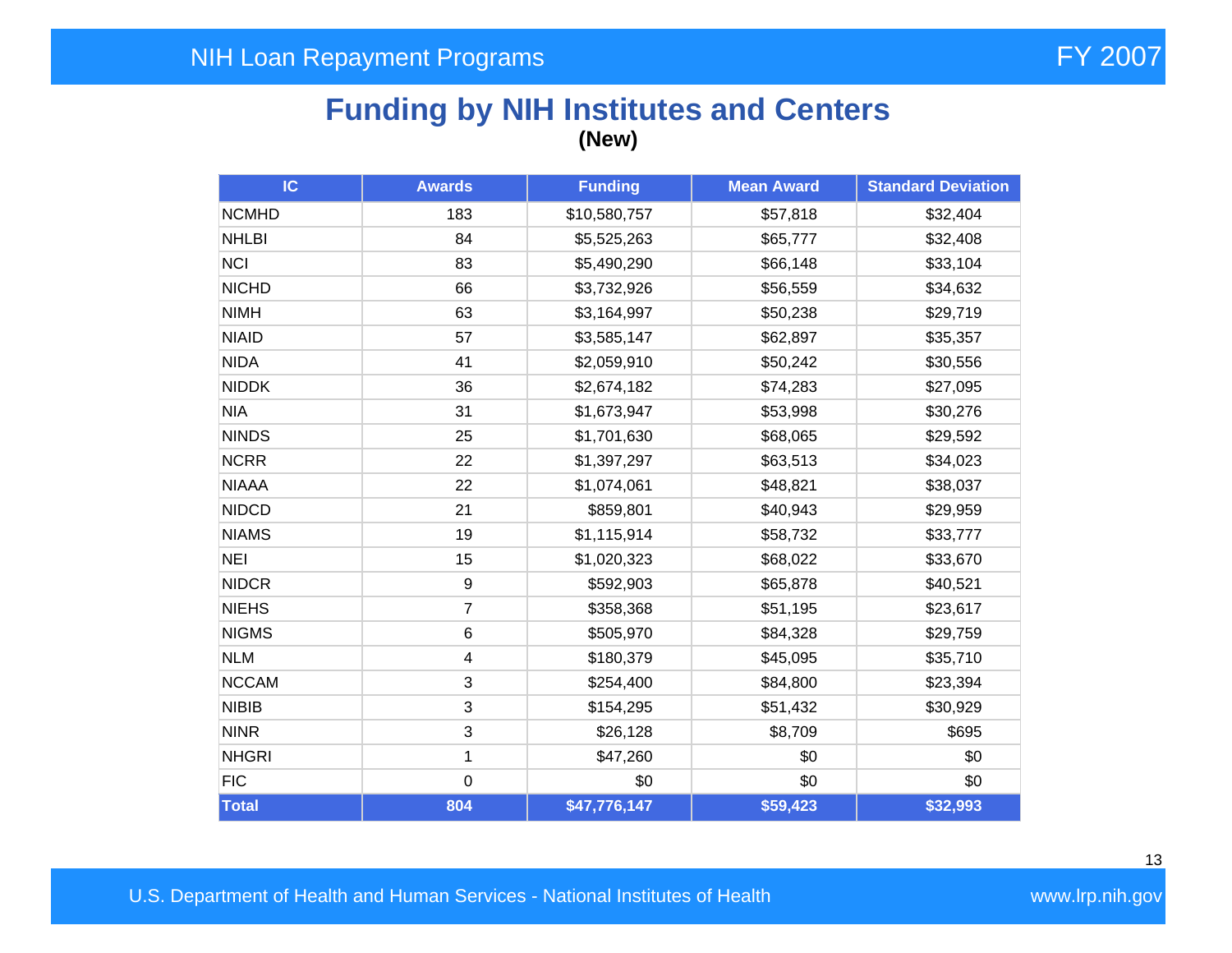## **Funding by NIH Institutes and Centers (Renewal)**

| IC           | <b>Awards</b>  | <b>Funding</b> | <b>Mean Award</b> |          |
|--------------|----------------|----------------|-------------------|----------|
| <b>NCMHD</b> | 148            | \$4,749,618    | \$32,092          | \$26,100 |
| <b>NHLBI</b> | 113            | \$4,178,921    | \$36,982          | \$28,317 |
| <b>NIAID</b> | 85             | \$2,041,529    | \$24,018          | \$17,602 |
| <b>NIDA</b>  | 72             | \$1,474,470    | \$20,479          | \$15,642 |
| <b>NIMH</b>  | 70             | \$1,784,790    | \$25,497          | \$23,638 |
| <b>NCI</b>   | 66             | \$2,544,683    | \$38,556          | \$30,502 |
| <b>NICHD</b> | 53             | \$1,579,174    | \$29,796          | \$28,623 |
| <b>NIAAA</b> | 34             | \$499,746      | \$14,698          | \$11,926 |
| <b>NCRR</b>  | 30             | \$1,449,195    | \$48,306          | \$37,503 |
| <b>NIA</b>   | 29             | \$845,064      | \$29,140          | \$28,161 |
| <b>NIDDK</b> | 28             | \$1,268,543    | \$45,305          | \$32,183 |
| <b>NINDS</b> | 23             | \$893,767      | \$38,859          | \$28,018 |
| <b>NIAMS</b> | 23             | \$665,489      | \$28,934          | \$25,459 |
| <b>NEI</b>   | 16             | \$546,603      | \$34,163          | \$31,376 |
| <b>NIDCD</b> | 14             | \$251,189      | \$17,942          | \$10,348 |
| <b>NCCAM</b> | 10             | \$314,364      | \$31,436          | \$28,789 |
| <b>NIEHS</b> | 8              | \$94,069       | \$11,759          | \$5,544  |
| <b>NIDCR</b> | 6              | \$248,754      | \$41,459          | \$20,793 |
| <b>NIGMS</b> | 5              | \$211,197      | \$42,239          | \$13,143 |
| <b>NHGRI</b> | 5              | \$199,539      | \$39,908          | \$24,126 |
| <b>NINR</b>  | $\overline{2}$ | \$22,598       | \$11,299          | \$1,642  |
| <b>FIC</b>   | 1              | \$87,111       | \$0               | \$0      |
| <b>NLM</b>   | 1              | \$51,569       | \$0               | \$0      |
| <b>NIBIB</b> | $\mathbf 0$    | \$0            | \$0               | \$0      |
| Total        | 842            | \$26,001,981   | \$30,881          | \$26,495 |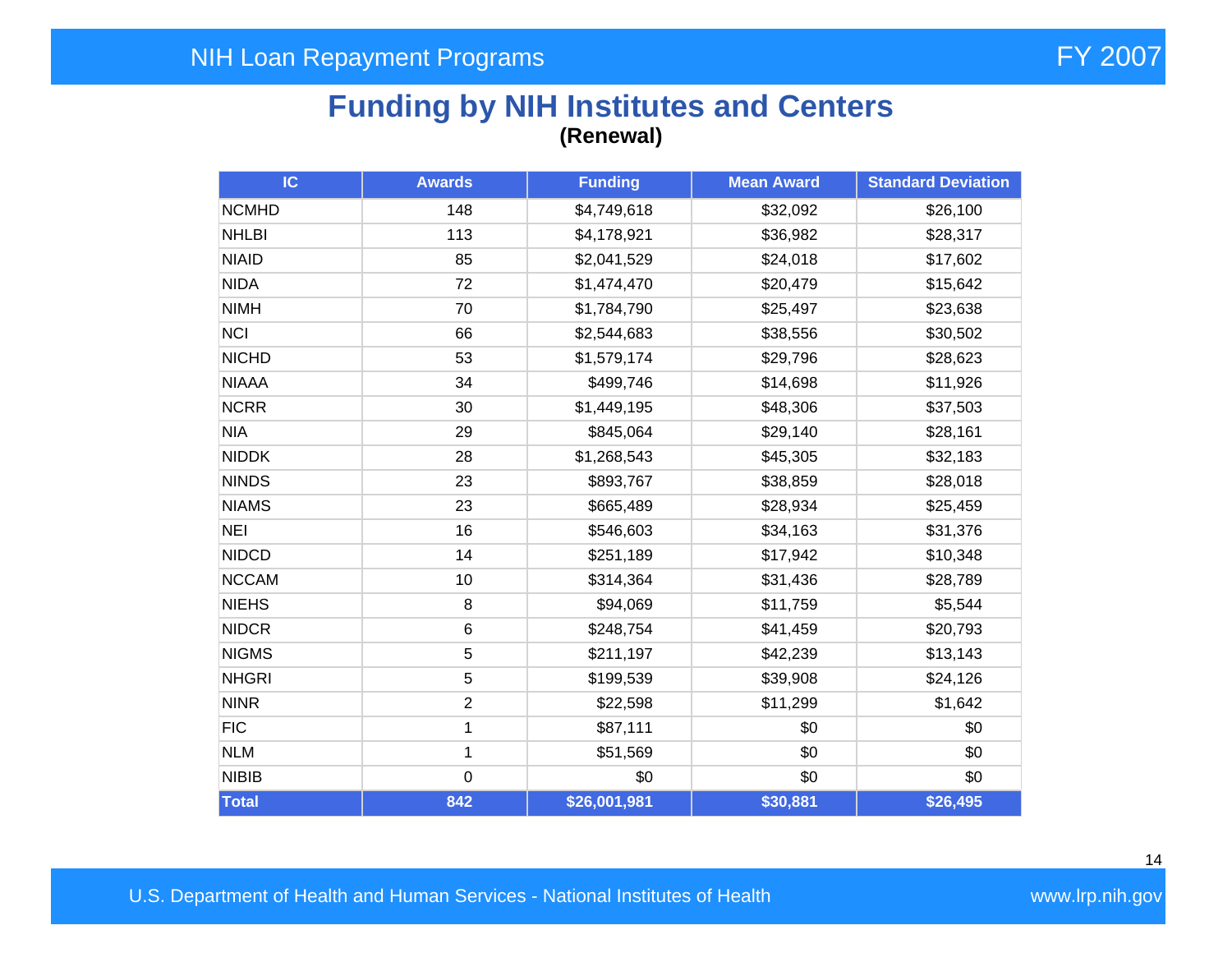#### **Applications, Awards, and Success Rates by Post-Degree Years (New)**

| <b>Years Since Degree</b> | <b>Applications</b><br>N | <b>Awards</b><br>n | <b>Success rate</b><br>$\%$ |
|---------------------------|--------------------------|--------------------|-----------------------------|
| <1 Year                   | 25                       | 10                 | 40                          |
| 1 to 5 Years              | 1,203                    | 488                | 41                          |
| 6 to 10 Years             | 567                      | 256                | 45                          |
| 11 to 15 Years            | 85                       | 46                 | 54                          |
| 15+ Years                 | 20                       | 4                  | 20                          |
| <b>Total</b>              | 1,900                    | 804                | 42                          |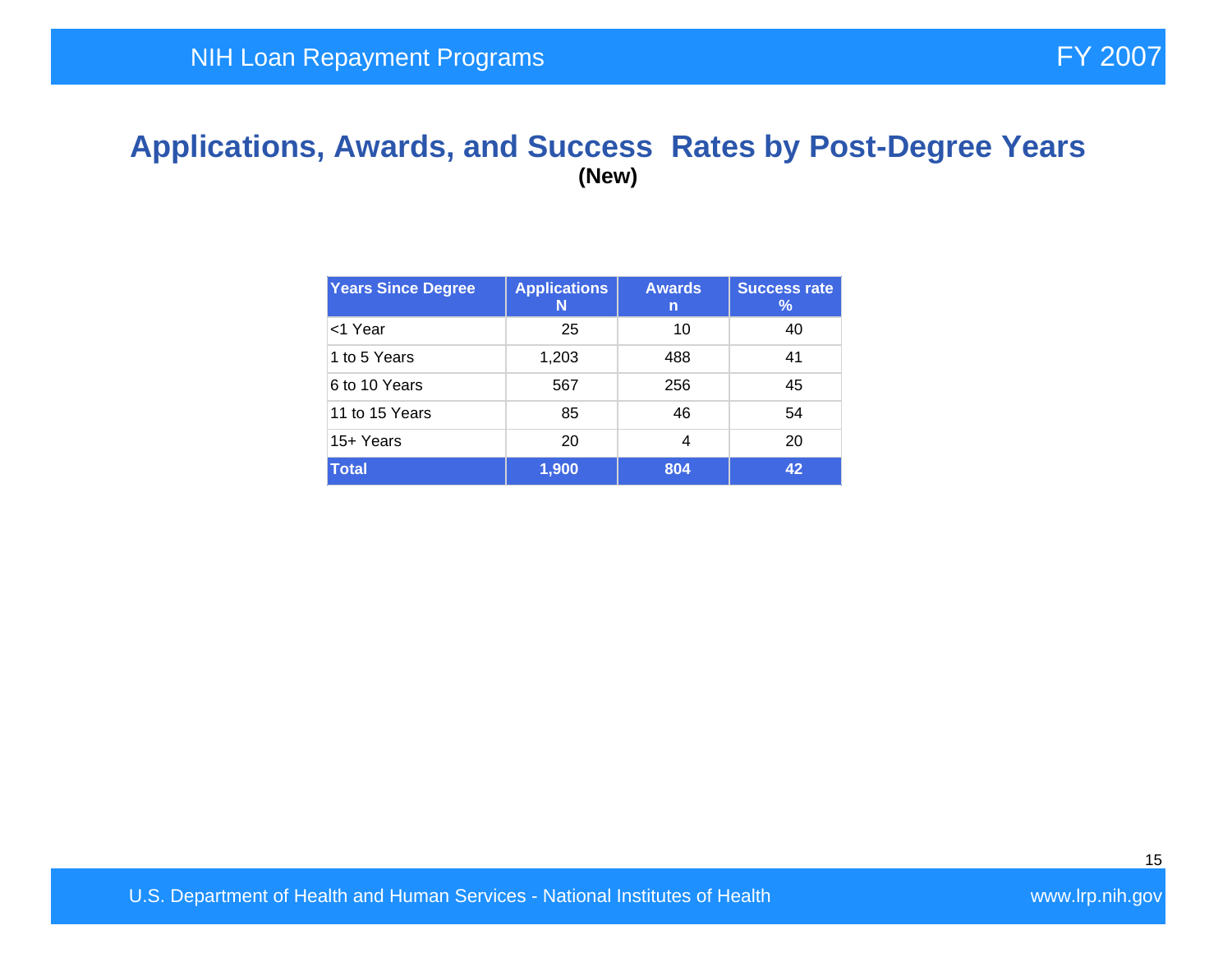#### **LRP Awards by Doctoral Degree (New )**



Note: Percentages do not total to 100% due to rounding error.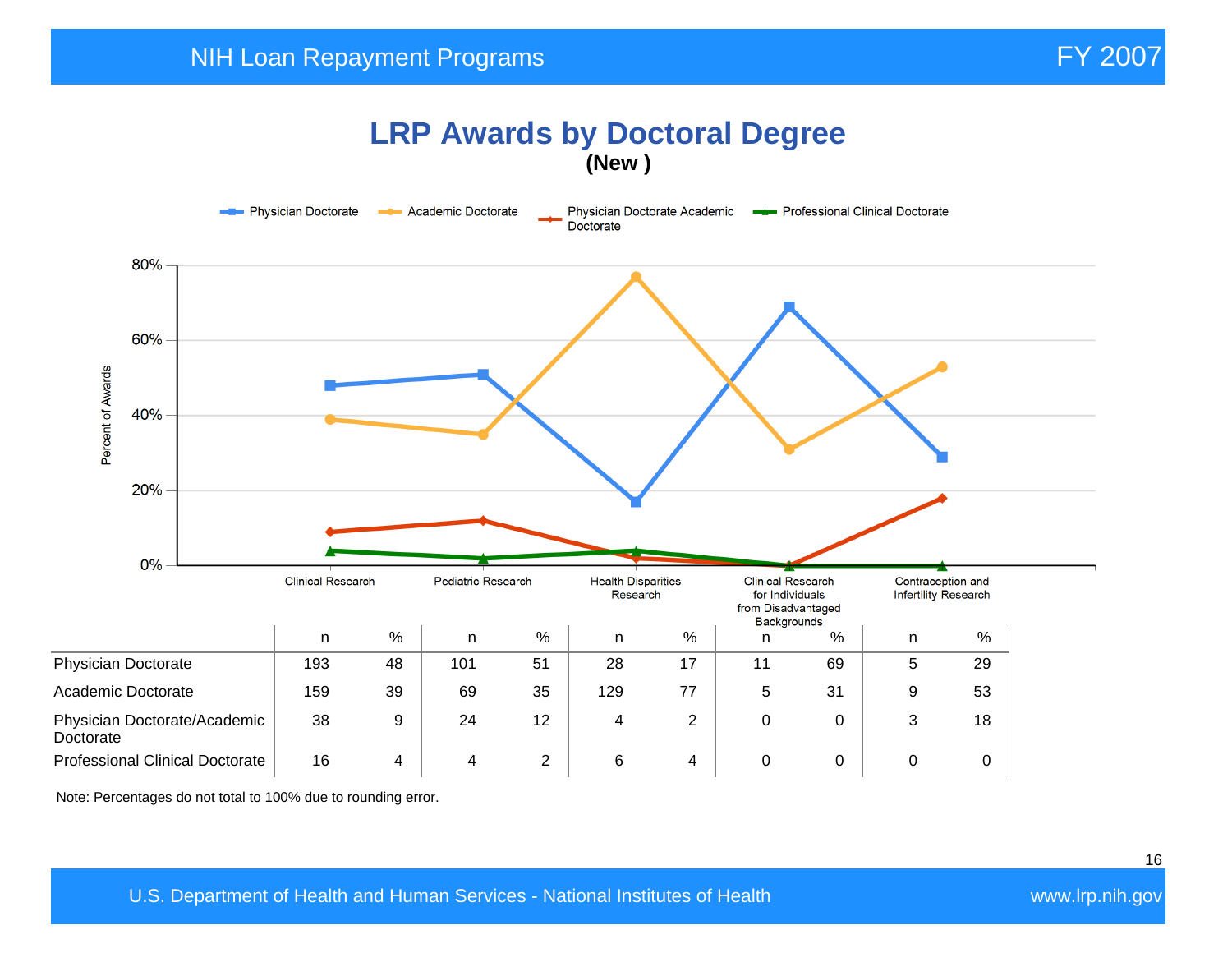## **LRP Awards by Doctoral Degree (Renewal)**



Note: Percentages do not total to 100% due to rounding error.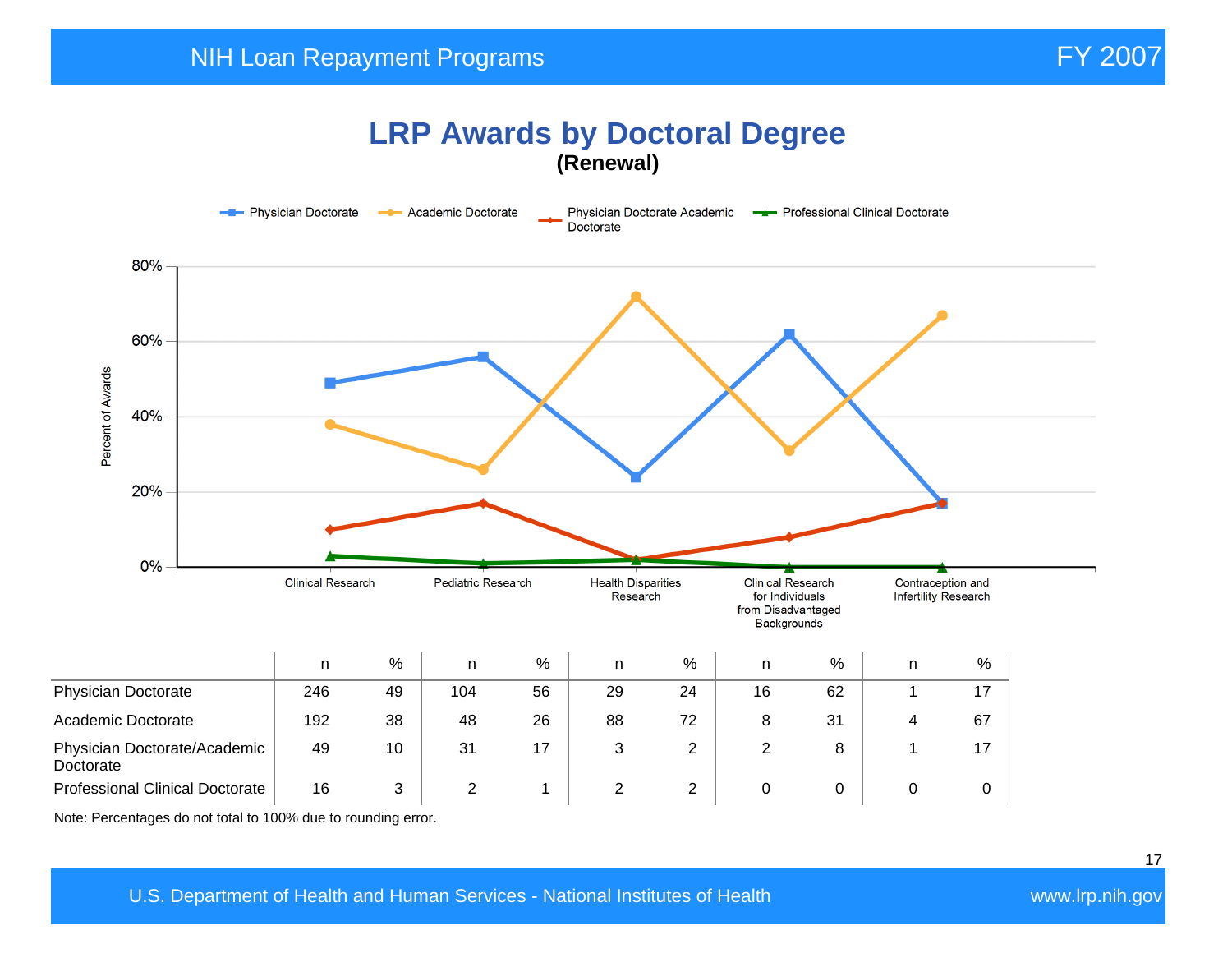#### **Applications, Awards, and Success Rates by Source of Research Funding (New + Renewal)**

| <b>Source of Research Funding</b> | <b>Applications</b> | <b>Awards</b><br>n | <b>Success Rate</b><br>℅ |
|-----------------------------------|---------------------|--------------------|--------------------------|
| NIH Only                          | 1.023               | 600                | 59                       |
| NIH and Non Profit                | 1.210               | 725                | 60                       |
| Non Profit Only                   | 833                 | 321                | 39                       |
| <b>Total</b>                      | 3,066               | 1,646              | 54                       |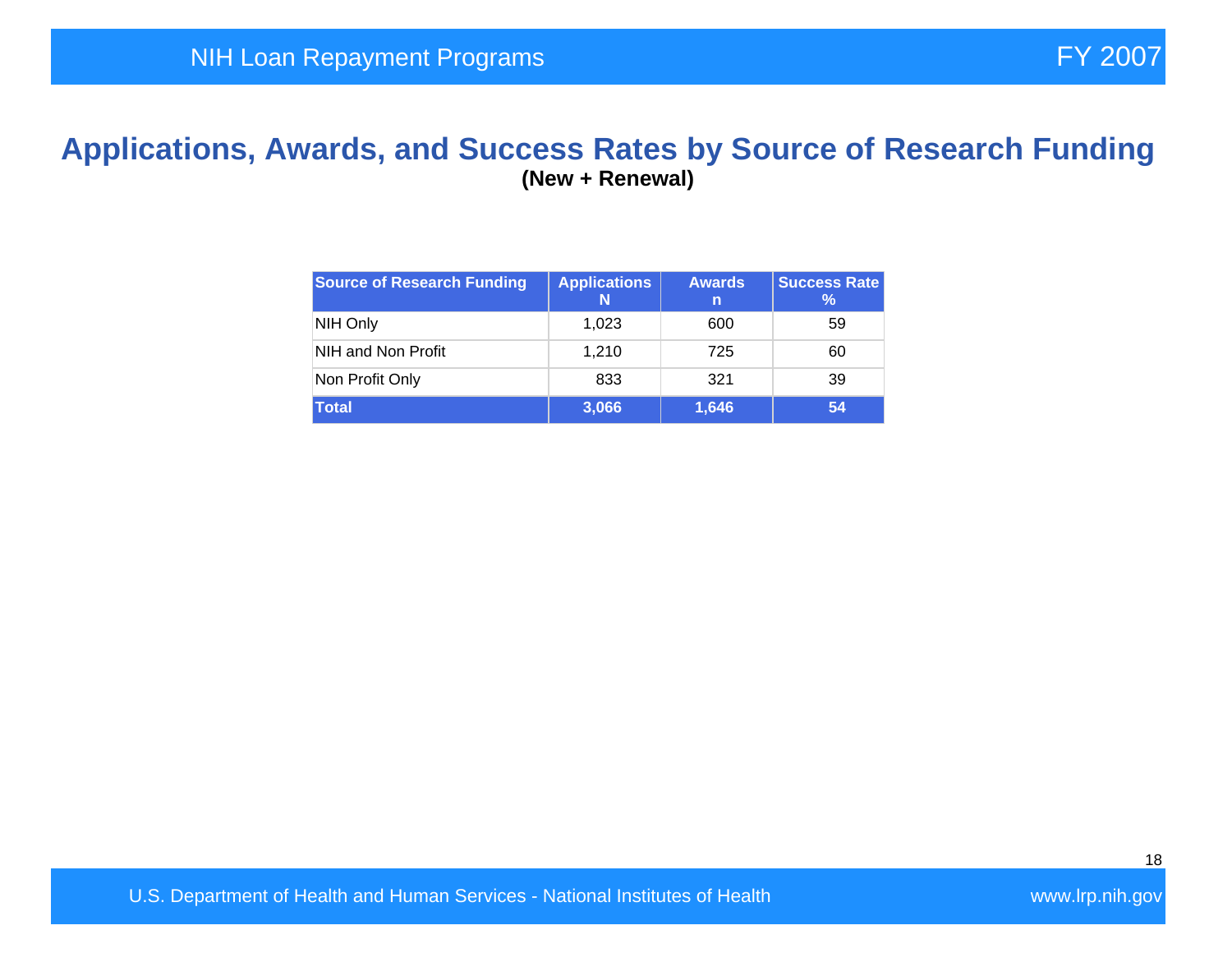#### **Educational Debt Levels of LRP Awardees (New)**

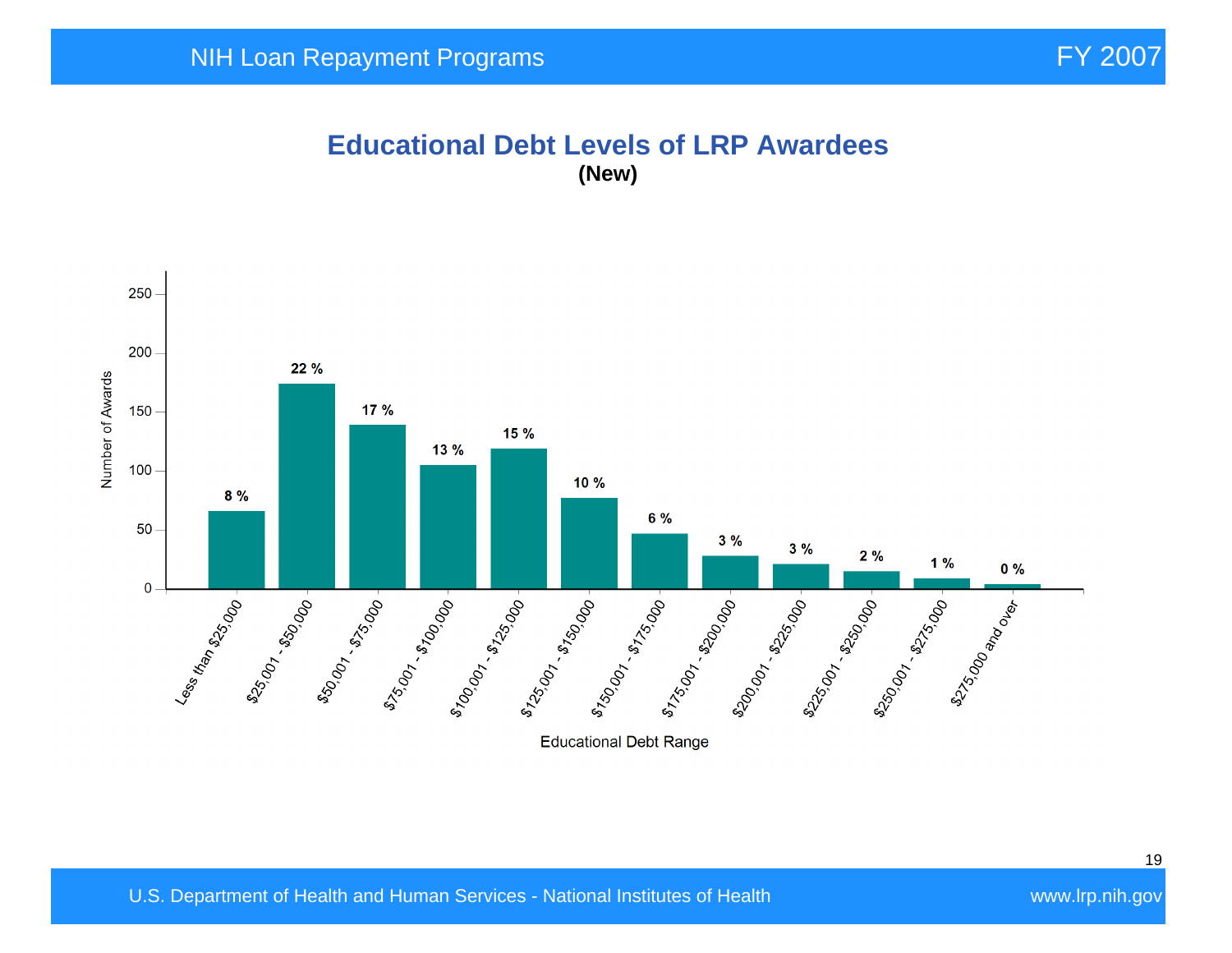#### **Number of Prior LRP Awards Received by LRP Participants (Renewal)**

| <b>LRP</b>                                                                 |     |     | 1 Prior Award 2 Prior Awards 3 Prior Awards 4 Prior Awards 5 Prior Awards 6 Prior Awards |   |   | <b>Total</b> |
|----------------------------------------------------------------------------|-----|-----|------------------------------------------------------------------------------------------|---|---|--------------|
| <b>Clinical Research</b>                                                   | 360 | 129 |                                                                                          |   | 0 | 489          |
| Pediatric Research                                                         | 140 | 40  |                                                                                          | 0 | 0 | 180          |
| <b>Health Disparities Research</b>                                         | 106 | 16  |                                                                                          | 0 | 0 | 122          |
| <b>Clinical Research for Individuals</b><br>from Disadvantaged Backgrounds | 16  | 6   |                                                                                          |   | 0 | 23           |
| Contraception and Infertility<br>Research                                  | 6   |     |                                                                                          |   | 0 | 6            |
| <b>Total</b>                                                               | 628 | 191 |                                                                                          |   |   | 820          |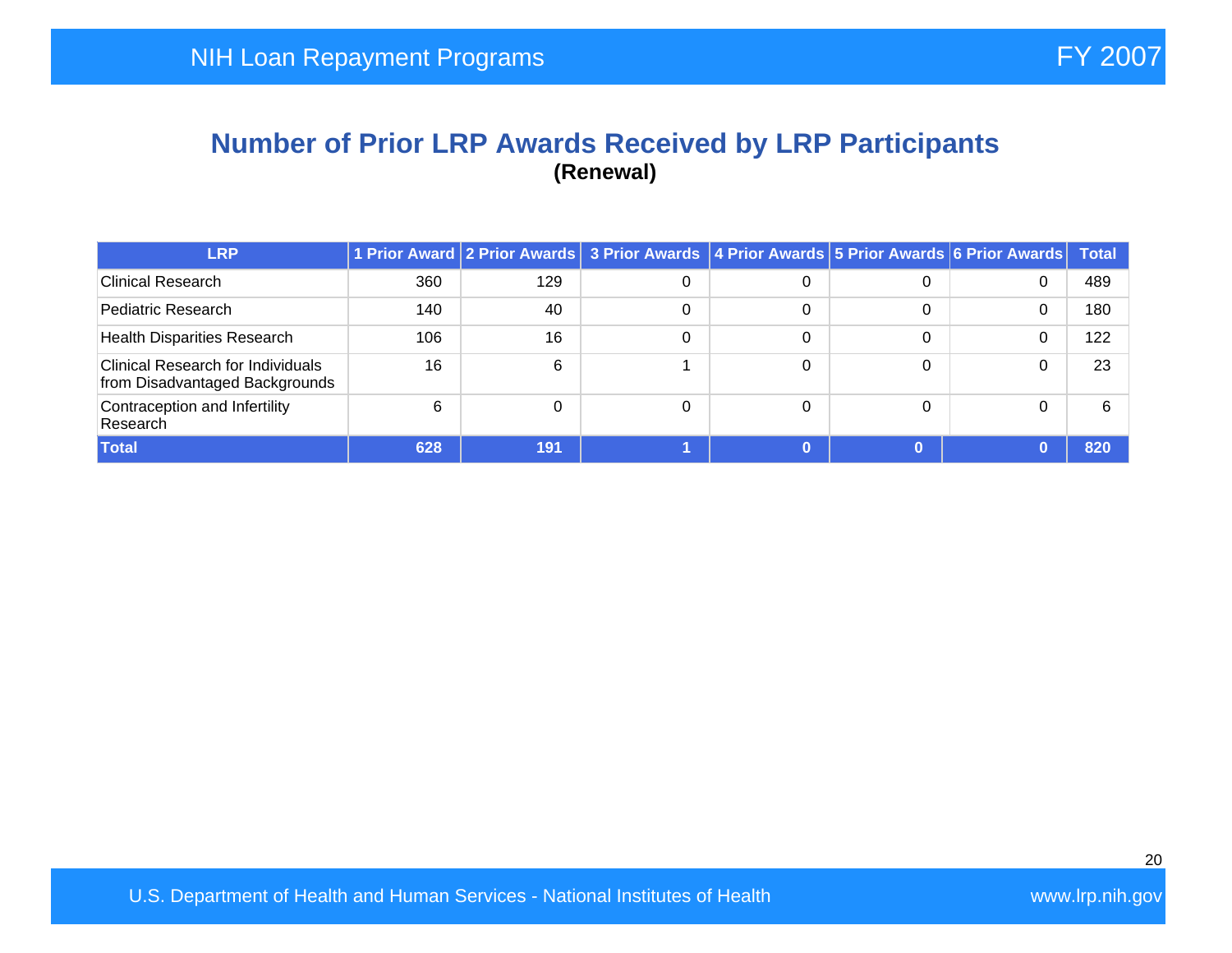#### **Applications, Awards, and Success Rates by Gender (New + Renewal)**

|                                                                                 | <b>Male Applicants</b>   |                |           | <b>Female Applicants</b>                |              |                                       | <b>Gender Distribution</b> |                                    |  |
|---------------------------------------------------------------------------------|--------------------------|----------------|-----------|-----------------------------------------|--------------|---------------------------------------|----------------------------|------------------------------------|--|
| <b>LRP</b>                                                                      | <b>Applications</b><br>N | $\overline{n}$ | Rate<br>% | <b>Awards Success Applications</b><br>N | $\mathsf{n}$ | <b>Awards Success</b><br>Rate<br>$\%$ | $\frac{9}{6}$              | Male Awards   Female Awards  <br>% |  |
| Clinical<br>Research                                                            | 894                      | 503            | 56        | 817                                     | 406          | 50                                    | 55                         | 45                                 |  |
| Pediatric<br>Research                                                           | 349                      | 164            | 47        | 444                                     | 219          | 49                                    | 43                         | 57                                 |  |
| Health<br><b>Disparities</b><br>Research                                        | 132                      | 85             | 64        | 303                                     | 204          | 67                                    | 29                         | 71                                 |  |
| Clinical<br>Research for<br>Individuals<br>from<br>Disadvantaged<br>Backgrounds | 28                       | 15             | 54        | 45                                      | 27           | 60                                    | 36                         | 64                                 |  |
| Contraception<br>and Infertility<br>Research                                    | 24                       | 10             | 42        | 30                                      | 13           | 43                                    | 43                         | 57                                 |  |
| <b>Total</b>                                                                    | 1,427                    | 777            | 54        | 1,639                                   | 869          | 53                                    | 47                         | 53                                 |  |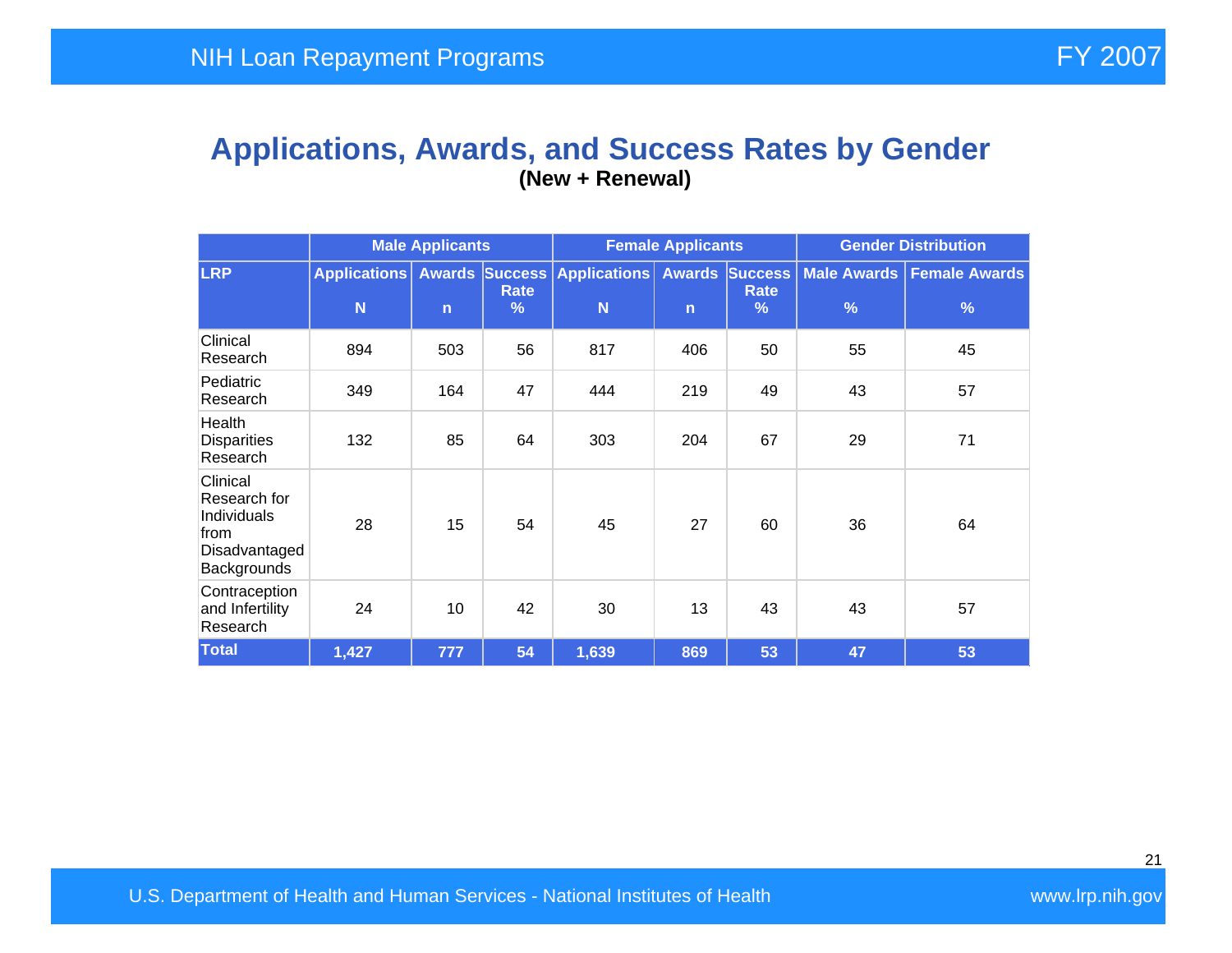## **Awardee Demographics by Ethnicity (New + Renewal)**

|                                                                     | <b>Awards</b> | <b>Hispanic or Latino</b> |         | <b>Not Hispanic or Latino</b> |            |  |
|---------------------------------------------------------------------|---------------|---------------------------|---------|-------------------------------|------------|--|
| <b>LRP</b>                                                          | N             | $\mathbf n$               | $\%$    | $\mathbf n$                   | $\sqrt{2}$ |  |
| <b>Clinical Research</b>                                            | 909           | 33                        | 4       | 876                           | 96         |  |
| Pediatric Research                                                  | 383           | 21                        | 5       | 362                           | 95         |  |
| <b>Health Disparities Research</b>                                  | 289           | 41                        | 14      | 248                           | 86         |  |
| Clinical Research for Individuals from<br>Disadvantaged Backgrounds | 42            | 13                        | 31      | 29                            | 69         |  |
| Contraception and Infertility<br>Research                           | 23            | $\star$                   | $\star$ | 22                            | 96         |  |
| Total                                                               | 1,646         | 109                       | 7       | 1,537                         | 93         |  |

\*Restricted Data – small-sized groups cannot be reported due to participant confidentiality considerations.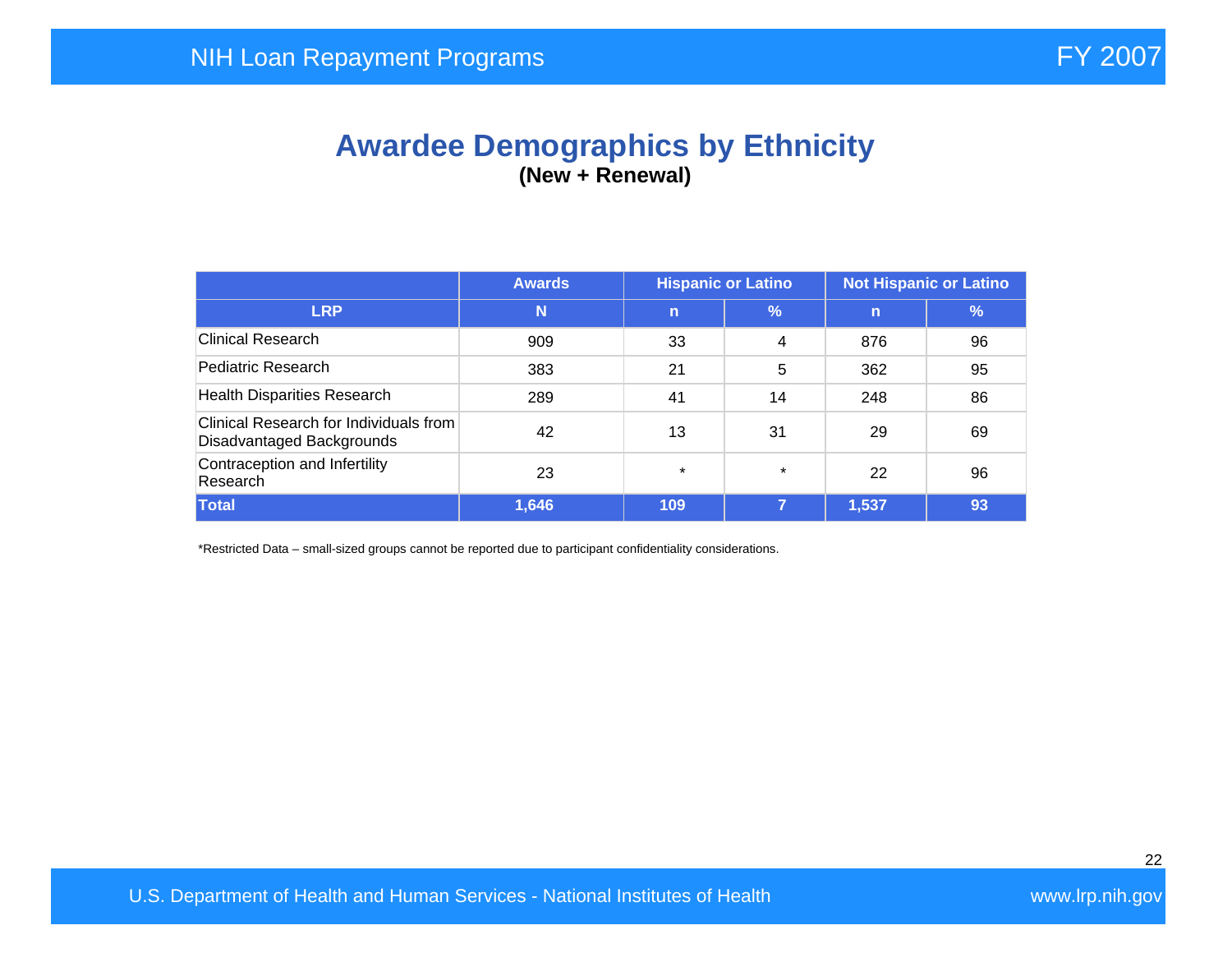## **Awardee Demographics by Race (New + Renewal)**

| <b>LRP</b>                                                                | <b>Awards</b> | <b>American</b><br><b>Indian or</b><br><b>Alaska</b><br><b>Native</b> |               | <b>Black or</b><br><b>African</b><br><b>American</b> |         | <b>Asian</b> |         | <b>Native</b><br><b>Hawaiian or</b><br><b>Other Pacific</b><br><b>Islander</b> |               | <b>White</b>   |               | <b>More Than</b><br><b>One Race</b> |         | <b>Other No</b><br><b>Response</b> |      |
|---------------------------------------------------------------------------|---------------|-----------------------------------------------------------------------|---------------|------------------------------------------------------|---------|--------------|---------|--------------------------------------------------------------------------------|---------------|----------------|---------------|-------------------------------------|---------|------------------------------------|------|
|                                                                           | N             | $\overline{n}$                                                        | $\frac{9}{6}$ | 'n                                                   | $\%$    | n            | %       | $\mathsf{n}$                                                                   | $\frac{9}{6}$ | $\overline{n}$ | $\frac{9}{6}$ | n                                   | %       | $\mathsf{n}$                       | $\%$ |
| <b>Clinical Research</b>                                                  | 909           | $\star$                                                               | $\star$       | 25                                                   | 3       | 92           | 10      | $\star$                                                                        | $\star$       | 657            | 72            | 10                                  | 1       | 123                                | 14   |
| Pediatric Research                                                        | 383           | $\star$                                                               | $\star$       | 13                                                   | 3       | 43           | 11      | $\star$                                                                        | $\star$       | 278            | 73            | $\star$                             | $\star$ | 45                                 | 12   |
| <b>Health Disparities</b><br>Research                                     | 289           | $\star$                                                               | $\star$       | 109                                                  | 38      | 23           | 8       | $\star$                                                                        | $\star$       | 87             | 30            | 10                                  | 3       | 56                                 | 19   |
| Clinical Research for<br>Individuals from<br>Disadvantaged<br>Backgrounds | 42            | $\star$                                                               | $\star$       | 13                                                   | 31      | $\star$      | $\star$ | $\star$                                                                        | $\star$       | 11             | 26            | $\star$                             | $\star$ | 14                                 | 33   |
| Contraception and<br>Infertility Research                                 | 23            | $\star$                                                               | $\star$       | $\star$                                              | $\star$ | $\star$      | $\star$ | $\star$                                                                        | $\star$       | 13             | 57            | $\star$                             | $\star$ | $\star$                            |      |
| <b>Total</b>                                                              | 1,646         | $\star$                                                               |               | 162                                                  | 10      | 164          | 10      | $\star$                                                                        |               | 1,046          | 64            | 24                                  | и       | 242                                | 15   |

\*Restricted Data – small-sized groups cannot be reported due to participant confidentiality considerations.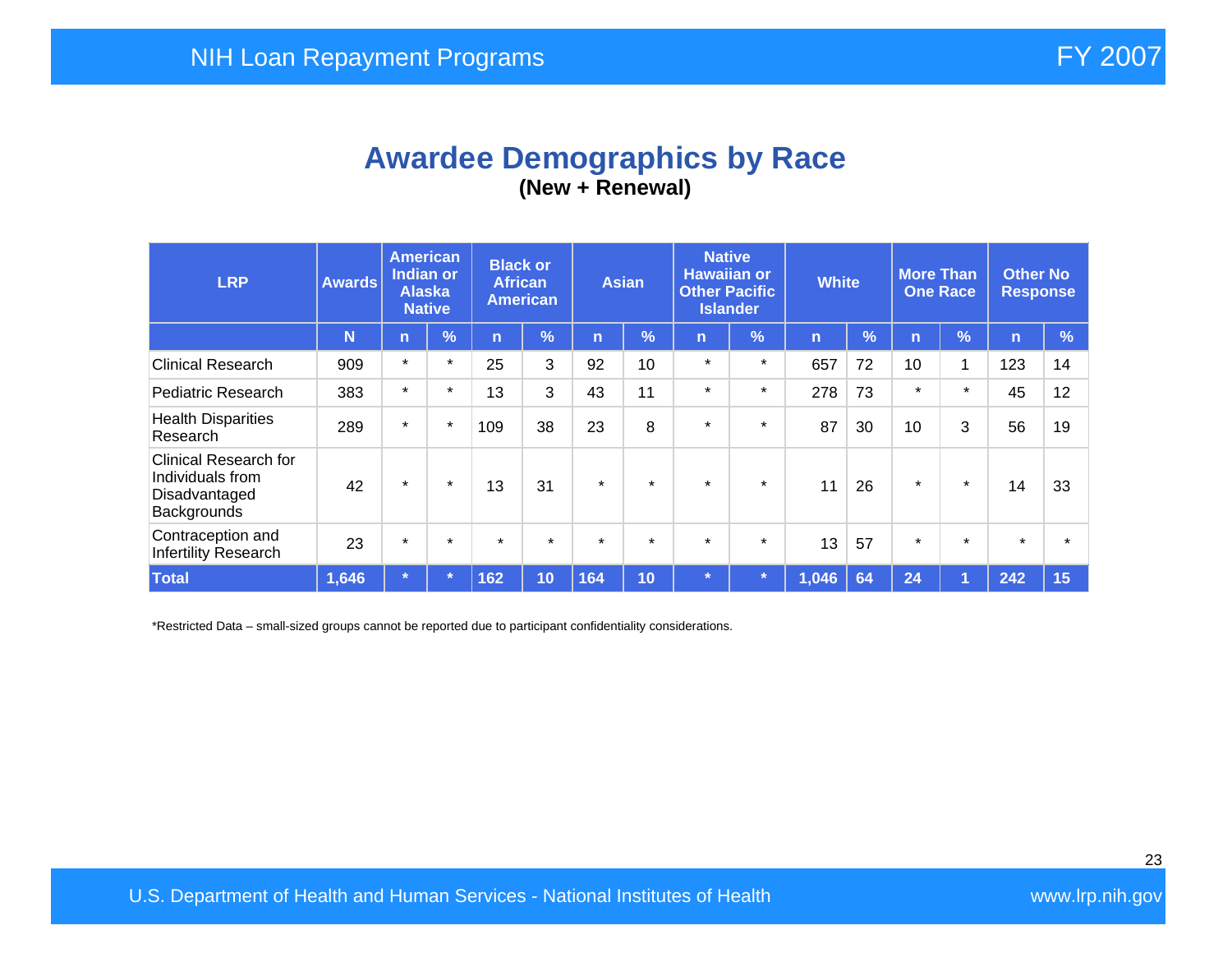#### **Number of Awardees by State (New + Renewal)**